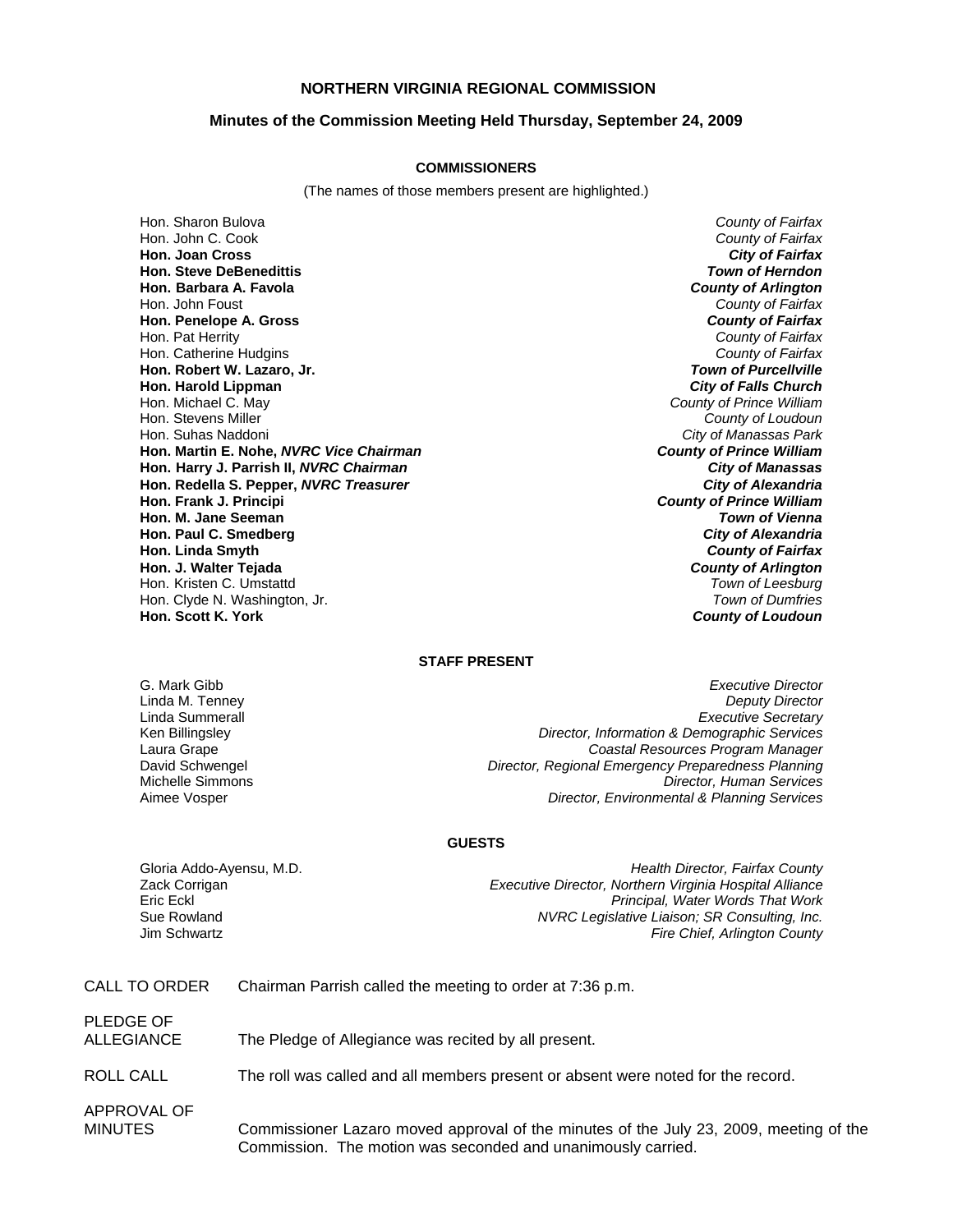#### PRESENTATIONS

#### SOCIAL MEDIA

 Chairman Parrish welcomed Eric Eckl, Principal for Water Words That Work, LLC. Mr. Eckl is an environmental communications consultant with many years experience assisting nature protection and pollution control organizations with their issue advocacy, behavior change, and fundraising efforts. He is supporting the Northern Virginia Clean Water Partners in their pilot study of the use of social marketing through online search engines and social networking sites for changing stormwater pollution-causing behaviors.

*Eric Eckl* Mr. Eckl noted since 2005, national and local traditional media outlets (newspapers and television) have seen a wide-scale decline in reader/viewership causing them to reduce staff and products. At the same time, web-based social networking forums (Facebook, MySpace, and Twitter) have seen a sharp rise in use and their advertising systems are become more robust and effective. For several years, product marketing agencies are taking advantage of this paradigm shift as they seek ways to retrieve the largest return on investment through their advertising. However, uncertainty exists in the effectiveness of increasing awareness of government services through these outlets. To better understand the applicability of social networking sites for marketing changes in pollution-causing behaviors, the Northern Virginia Clean Water Partners engaged Mr. Eckl to conduct a pilot study of their "Only Rain Down the Drain" social marketing campaign. With the goals of increasing traffic to the campaign's website, recruiting subscribers for a free electronic newsletter, and ultimately changing pollution-causing behaviors, advertisements were placed on two prominent social networking sites — Facebook and MySpace — and two prominent Internet search engines — Google and Yahoo. Although the advertisements may be present on an individual's computer, the Partners only pay for the advertisement once the viewer clicks on it, taking them directly to the campaign website. This allows the Partners to track the number of visitors to the campaign's website and the specific advertisement or search engine that directs them there. Google Analytics, a web statistics program supports this effort. This is unlike radio advertising, in which a listener may or may not go to the site and it is difficult to determine if the ad motivated them enough to do so. Another important feature of all four web-based markets is the advertisements could be precisely targeted to Northern Virginia residents. GoogleAds, for example, allows the marketer to draw a box around the area they would like to target. Some of the other outlets allow the marketer to target their reach by specifying towns or zip codes.

Results from the 2009 campaign reveal:

• Social networks reached much larger audiences than the search engines.

• The audiences for social networks and search engines are different but both are worth using.

• Three ads were developed for four topics that target dog owners, home mechanics (change own motor oil), lawn care, and general environmental stewardship. The dog owner ads appealed most to both people on social networks and those using search engines; motor oil ads were the second most popular on the search engines.

• The ads with a tip or coupon offer were much more successful than those without.

• Online advertising is much more cost effective than radio advertising: It cost \$225.10 to reach 1,000 people via radio but only \$0.42 online.

Additionally, there are several lessons-learned from the use of online advertisements through the pilot study, including: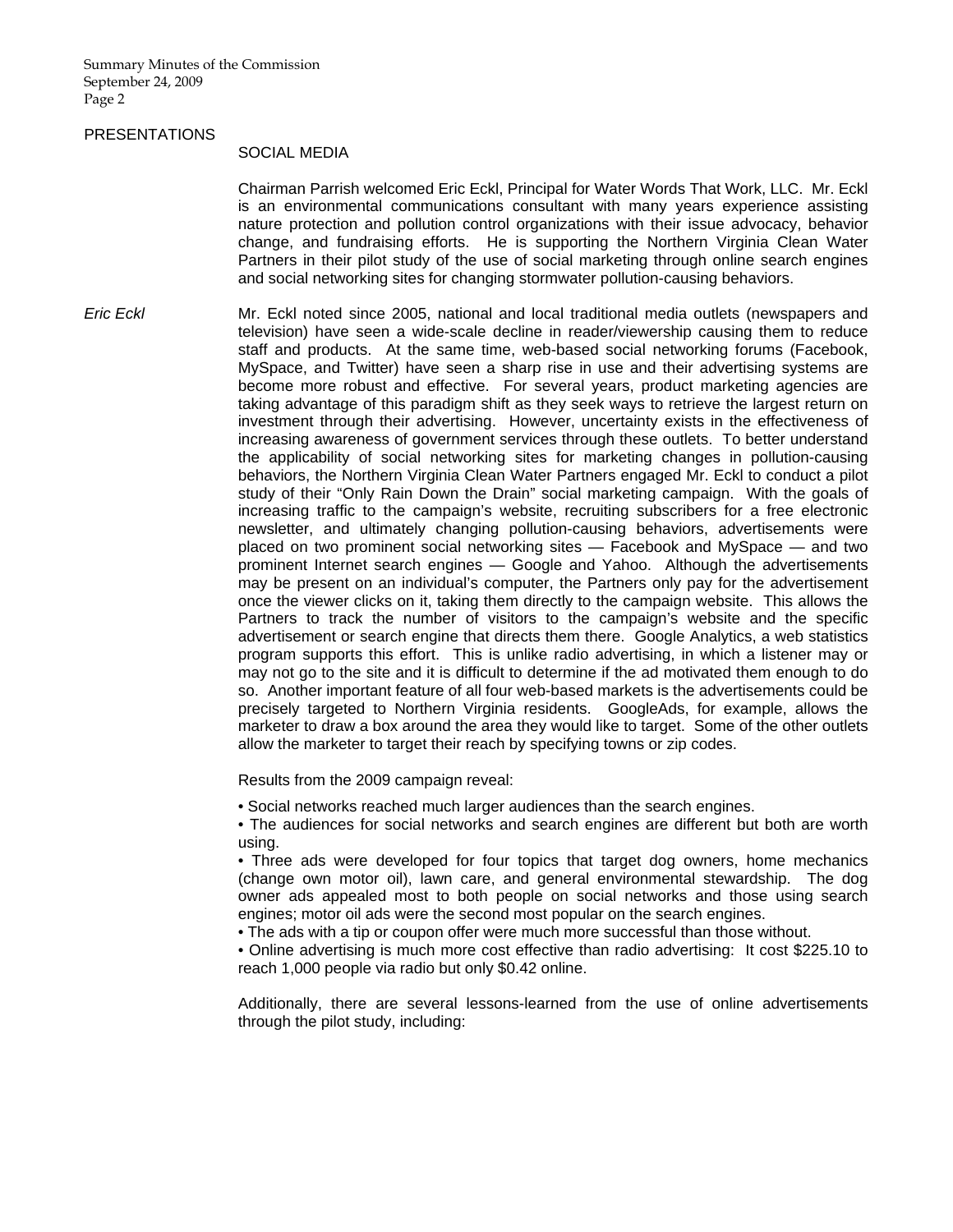- 1) Upsides
- Low costs
- Low waste (i.e., know where money goes)
- Precisely targeted audiences
- Highly measurable results
- Clear lessons learned from every attempt
- 2) Downsides
- Requires *high skill* not many people can do this
- Requires reasonably up-to-date computers and web publishing systems
- Ineffective at reaching some audiences
- "Preach to the Choir" tendencies

Mr. Eckl said that this type of communication strategy would work for most government services.

*questions &* 

*answers* Replying to Commissioner Lazaro, Mr. Eckl said he did not set up a Facebook page for the Northern Virginia Clean Water Partners.

> Chairman Parrish asked about the implications for local retail stores. Mr. Eckl explained that if one is searching for a book one will be asked for a zip code and then the information on stores in that zip code that carry the book will appear.

> Commissioner Tejada asked for an example of how this works for government. Mr. Eckl gave flu shots and energy audits as examples.

> Mr. Gibb asked about government publications that have a long shelf life, and Mr. Eckl said search engines would work.

#### *H1N1 UPDATE FROM THE NORTHERN VIRGINIA EMERGENCY RESPONSE SYSTEM*

 Chairman Parrish welcomed Gloria Addo-Ayensu, M.D., Health Director, Fairfax County; Jim Schwartz, Fire Chief, Arlington County; and Zack Corrigan, Executive Director, Northern Virginia Hospital Alliance.

*Gloria Addo-Ayensu* On June 11, 2009, the World Health Organization declared the H1N1 flu a pandemic. The H1N1 flu disproportionately affects teens and young adults (those under 50 years of age) and infants and young children (those under 10 years of age), whereas with seasonal flu almost half of those infected are 65 years of age and older. With H1N1 flu, people of any age with underlying health conditions such as asthma, COPD, diabetes, obesity among others, and pregnant women are also at high risk. Higher than normal illness and death is expected this flu season, with enormous demands on the health care system and possibly high absenteeism in schools and workplaces.

> The good news is clinical trials show one shot for H1N1 works. The Virginia Department of Health expects its first shipment in early October; it will also be distributed to pharmacies and private physicians. There will also be school-based vaccination clinics. The regular seasonal flu shot is available now.

> Dr. Addo-Ayensu also reviewed the recommendations for schools and guidance for general community settings as well as Fairfax County Health Department's public health outreach.

*Zack Corrigan* Mr. Corrigan reported that the region's hospitals have folded H1N1 planning into their seasonal flu planning. The region expects to have 70,000 dosages of H1N1 flu vaccine the first week of October which will be used to inoculate health care workers and then people at high-risk.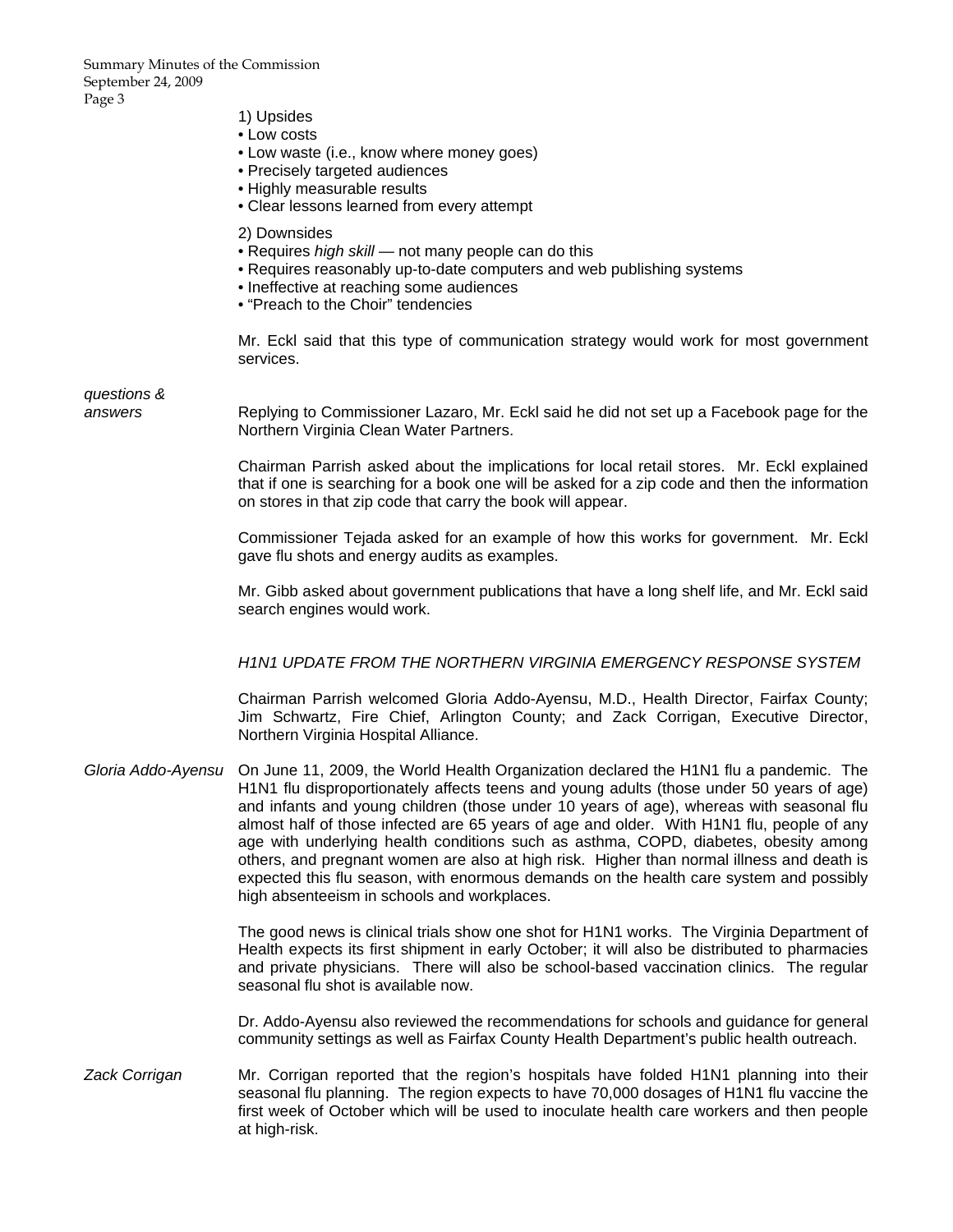> The Northern Virginia Hospital Alliance has been planning for H1N1 since the spring and has focused preparedness efforts on the top 10 areas of biggest concern at present (not in order):

- H1N1 vaccination planning
- antiviral planning
- emergency department surge planning
- pediatrics surge planning
- community surge planning
- respiratory protection/PPE planning
- cohorting/negative pressure isolation surge planning
- communications and public information planning
- human resources/workforce policy planning
- *Jim Schwartz* Chief Schwartz emphasized that the Northern Virginia Emergency Response System (NVERS) is taking a coordinated, integrated approach across disciplines in its H1N1 flu planning. Very few regions do this kind of work.

NVERS is concerned with ensuring consistency, both with what the public sees and hears in a message and what its own workforce sees in terms of policies, and creating situational awareness that will trigger consistent reactions from the emergency response community. Chief Schwartz said that while the H1N1 flu is in Northern Virginia, NVERS members are not seeing a great deal of it now but expect the number of cases to increase this fall. If that is the case, as demand on the system increases emergency response will be different than what it currently is. NVERS is looking at alternative protocols, triage calls: 911 callers about flu may get advice over the phone, or perhaps only one EMS technician will arrive at the caller's home and make an assessment as to the type of treatment needed.

To date, Virginia has not declared an emergency around H1N1; Maryland has. NVERS is still working on how the distribution of the vaccine will be administered, since paramedics are not allowed to give flu shots unless an emergency is declared.

*questions &* 

*answers* Commissioner York asked if the region's hospitals are prepared for a flu epidemic. Mr. Corrigan replied affirmatively, pointing out that single rooms can be converted to twoperson rooms. Additionally, elective surgeries can be delayed.

> Replying to Commissioner Principi, Mr. Corrigan said the Northern Virginia hospitals are prepared to set up heated tents in their parking lots if needed to deal with increased admissions; Virginia Hospital Center-Arlington will use its "express care" eight-bed facility in the emergency department instead. He added that hospital space not normally used for patient care, such as conference rooms, will be utilized if needed. He confirmed that the level of care the patients receive will not be compromised. Dr. Addo-Ayensu added that the Northern Virginia Emergency Response System is working with/ educating private practice physicians so they don't unnecessarily send people to the hospital.

> Commissioner Lippman asked for briefing points to relay to the Falls Church City Council. Commissioner Favola said she will ask for a televised briefing from the Arlington County Health Director. Commissioner Lazaro suggested the website flu.gov; the presenters concurred. Briefing points from tonight's presentation were distributed.

CONSENT AGENDA Commissioner Favola moved approval of the Consent Agenda, consisting of the items outlined below. The motion was seconded and unanimously carried.

 A. Resolution No. P10-03: Authorization to Use USAI Funds to Reimburse Fairfax County for Purchasing H1N1 (Flu)-Related Supplies for Northern Virginia's First Responders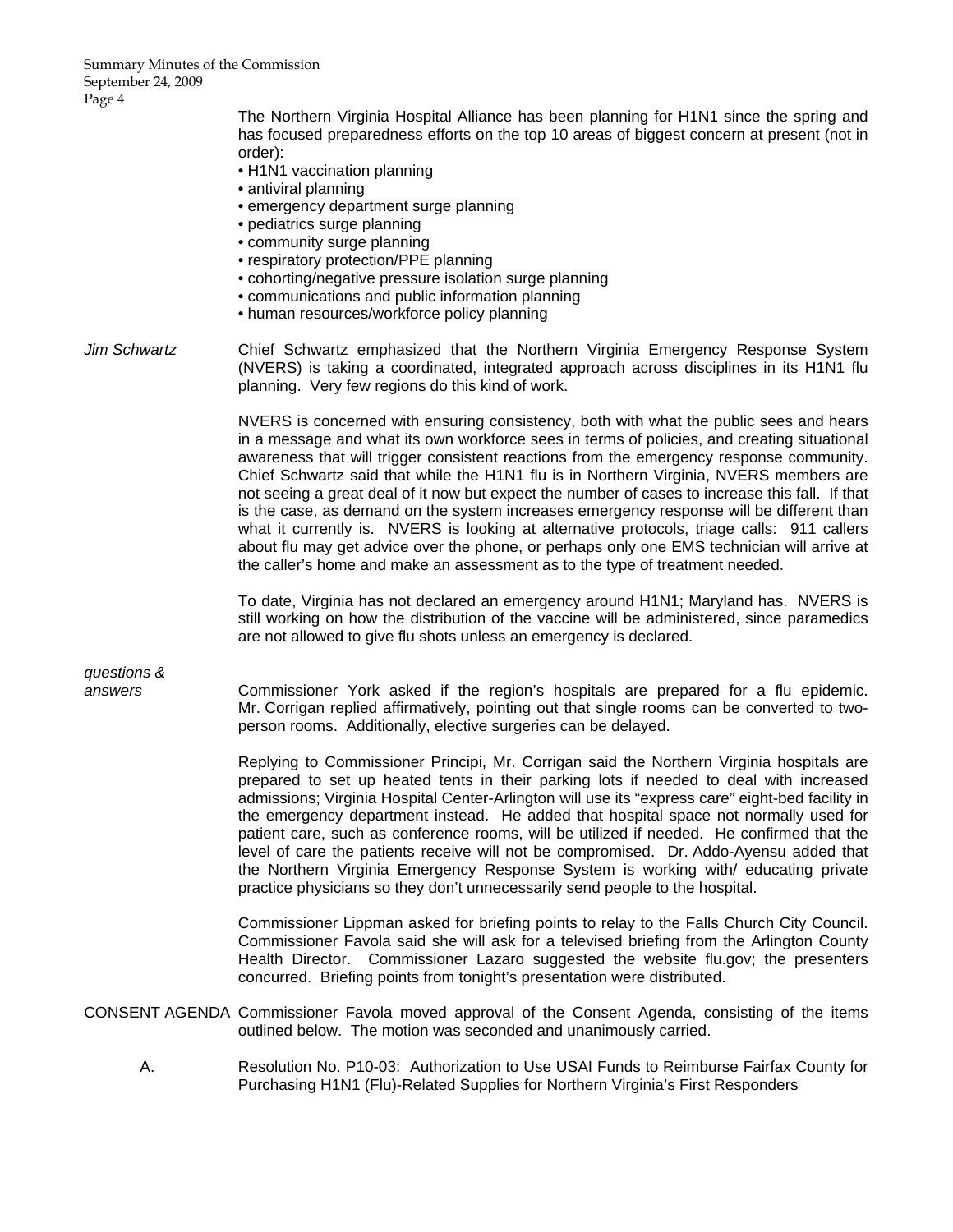B. Resolution No. P10-04: Authorization to Receive and Subcontract 2009-2010 Minority AIDS Initiative Funds Under the Ryan White treatment Modernization Act of 2006 for Services to Persons Living With HIV/AIDS

EXECUTIVE DIRECTOR'S<br>REPORT

Mr. Gibb distributed a copy of his report, which included updates on:

• New data released on uninsured persons — a chart of health insurance coverage in Northern Virginia was distributed.

- State Stormwater Management Permit Regulations
- Federal Stormwater Rules
- Loudoun County Community Energy Plan

• Virginia's Energy Efficiency Community Block Grant Program — NVRC will be the lead PDC, coordinating with the Dept. of Mines, Minerals and Energy and the PDCs.

• State Cuts Affect PDCs — NVRC's funding for FY 2010 has been cut 17% or over \$76,000; the amount of funding in cents that NVRC receives from the state is less than what it received in 1978; 17.7¢ vs. 19¢.

• Local Budget Directors — continue meeting at NVRC and compared strategies for coping with state budget cuts affecting schools, public safety and constitutional officers. They will meet again in January.

• Regional BRAC Position to be Funded — The application for a twelve-month funded position will be submitted to the DOD Office of Economic Adjustment by the end of September.

## CHAIRMAN'S

REPORT Chairman Parrish reported he has sent a letter to Rep. Gerry Connolly thanking him for his assistance in having the DOD Office of Economic Adjustment meet with NVRC staff and Commissioners regarding the funding application for a regional BRAC coordinator. Commissioner Favola reported that Rep. Jim Moran was also instrumental, as she spoke with his chief of staff several times about this. The Chairman will send a letter to Rep. Moran.

> Chairman Parrish reminded the members that the Northern Virginia Emergency Response System will conduct a full-scale exercise throughout the region this Saturday, September 26. Several Commissioners expressed concern that they had not been briefed on this.

# LEGISLATIVE

REPORT Commissioner Gross, Legislative Committee Chairman, reported that the committee met immediately before the Commission meeting and strengthened the language in some positions and added some positions. The committee will meet October 22, the night of the Commission meeting. The proposed legislative program will be presented to the Commission in December.

## **COMMUTER** FERRY SERVICE

STUDY Commissioner Principi reported that VDOT funded this study. The Prince William Board of County Supervisors has endorsed the study and asked that NVRC and MWCOG discuss it. He distributed a CD of the feasibility study. Mr. Gibb added that this will be a presentation next month.

ADJOURNMENT There being no further business, Chairman Parrish adjourned the meeting at 9:52 p.m.

Respectfully submitted:  $\blacksquare$